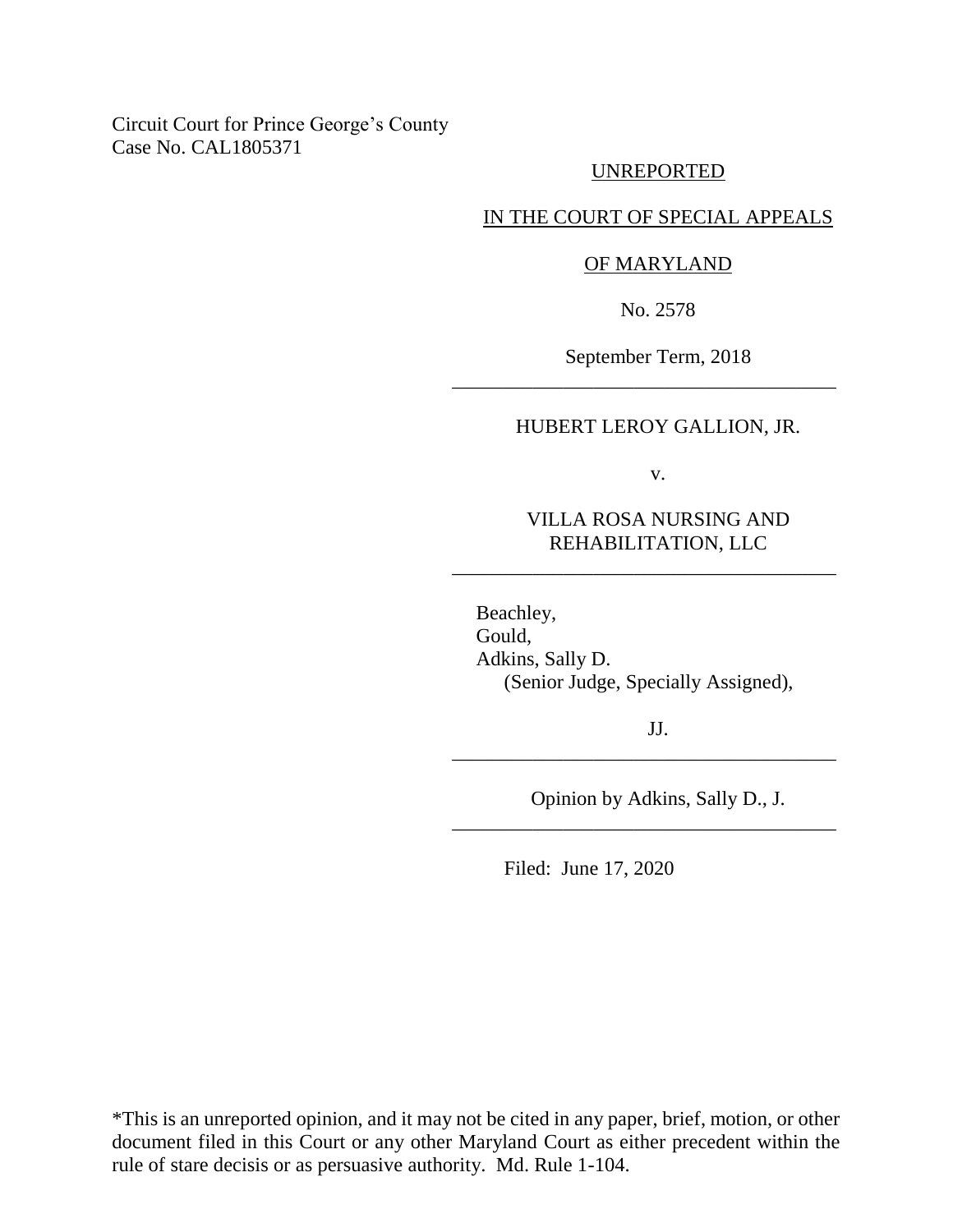The crux of this appeal is whether Appellant Hubert Gallion, Jr.'s delay in filing his malpractice complaint with the circuit court unduly prejudiced Appellee Villa Rosa Nursing and Rehabilitation Center, LLC. Under the Maryland Health Care Malpractice Claims Act (the "Act"), the "failure to file a complaint within 60 days of filing the election to waive arbitration may constitute grounds for dismissal upon . . . a finding of prejudice to the adverse party due to the delay in the filing of the complaint." Gallion did not file his complaint in the Circuit Court for Prince George's County until seven months after Villa Rosa waived arbitration, and the circuit court dismissed the claim.

#### **FACTS AND PROCEDURAL HISTORY**

Gallion was admitted to Villa Rosa's nursing facility on April 21, 2013, for rehabilitation after undergoing hip replacement surgery. He claims that by May 6 he had developed pressure ulcers on his right calf, both heels, and sacrum due to Villa Rosa's negligence. Those ulcers became infected, and ultimately led to a below-the-knee amputation of his right leg.

In Maryland, those who wish to pursue a claim against a healthcare provider for a medical injury are first required to file their claim with the Health Care Alternative Dispute Resolution Office ("HCADRO" or the "Office"). Md. Code (1974, Repl. Vol. 2013), § 3-2A-04(a) of the Courts and Judicial Proceedings Article.<sup>1</sup> The Act envisions that, subject to waiver, settlement, abandonment, or dismissal, such claims will be submitted to

 $\overline{a}$ 

 $1$  Unless otherwise indicated, all statutes referenced come from the Courts  $\&$  Judicial Proceedings Article.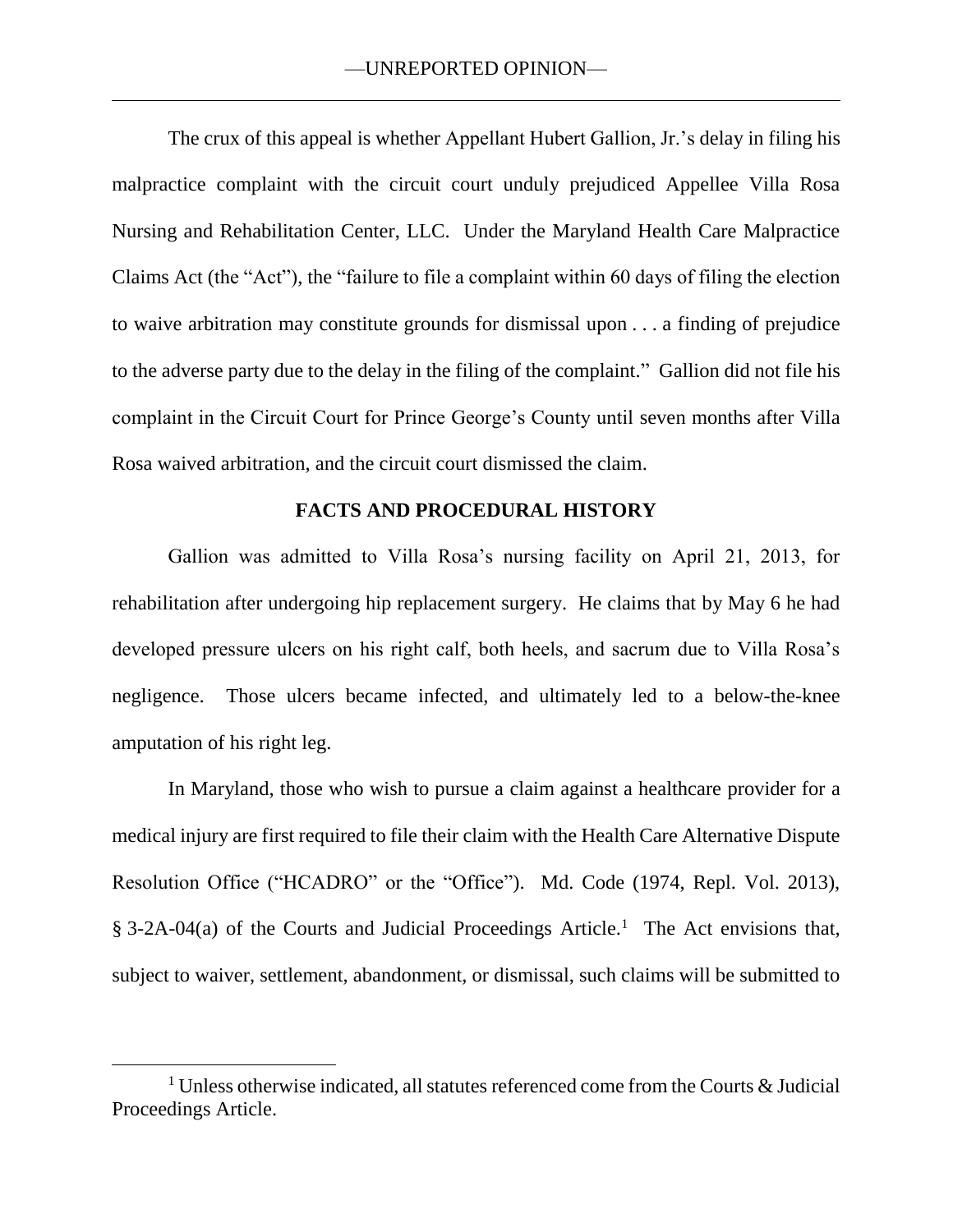non-binding arbitration. *Salvagno v. Frew*, 388 Md. 605, 609 (2005). The purpose of this process is to weed out non-meritorious claims and reduce the costs of litigation. *Retina Group of Washington, P.C. v. Crosetto*, 237 Md. App. 150, 167 (2018). Once the action is initiated, the parties are required to file certain documents with HCADRO, namely a certificate of qualified expert and an attesting report. § 3-2A-04(b). These administrative filing requirements are a condition precedent to initiating suit in Maryland state courts. *See Lewis v. Waletzky*, 422 Md. 647, 650 (2011). Only after those documents are filed, can a party waive arbitration with the Office. Once arbitration is waived, the plaintiff has 60 days to file a complaint in court.  $\S$  3-2A-06B(f)(1).

Gallion was at Villa Rosa's facility until June 4, 2013. He initiated this action just under three years later, on April 19, 2016, by submitting a statement of claim to HCADRO.<sup>2</sup> Both parties then submitted their required experts' certificates and attesting reports. After Villa Rosa filed its expert's report, it waived arbitration on July 5, 2017, by filing the arbitration waiver with HADCRO. That filing triggered the 60-day window in which Gallion was required to file his complaint in the circuit court.  $§ 3-2A-06B(f)(1)$ .

 $\overline{a}$ 

<sup>2</sup> Gallion's claim falls within the statute of limitations. *See* Md. Code (1974, Repl. Vol. 2013), § 5-109(a) of the Courts & Judicial Proceedings Article.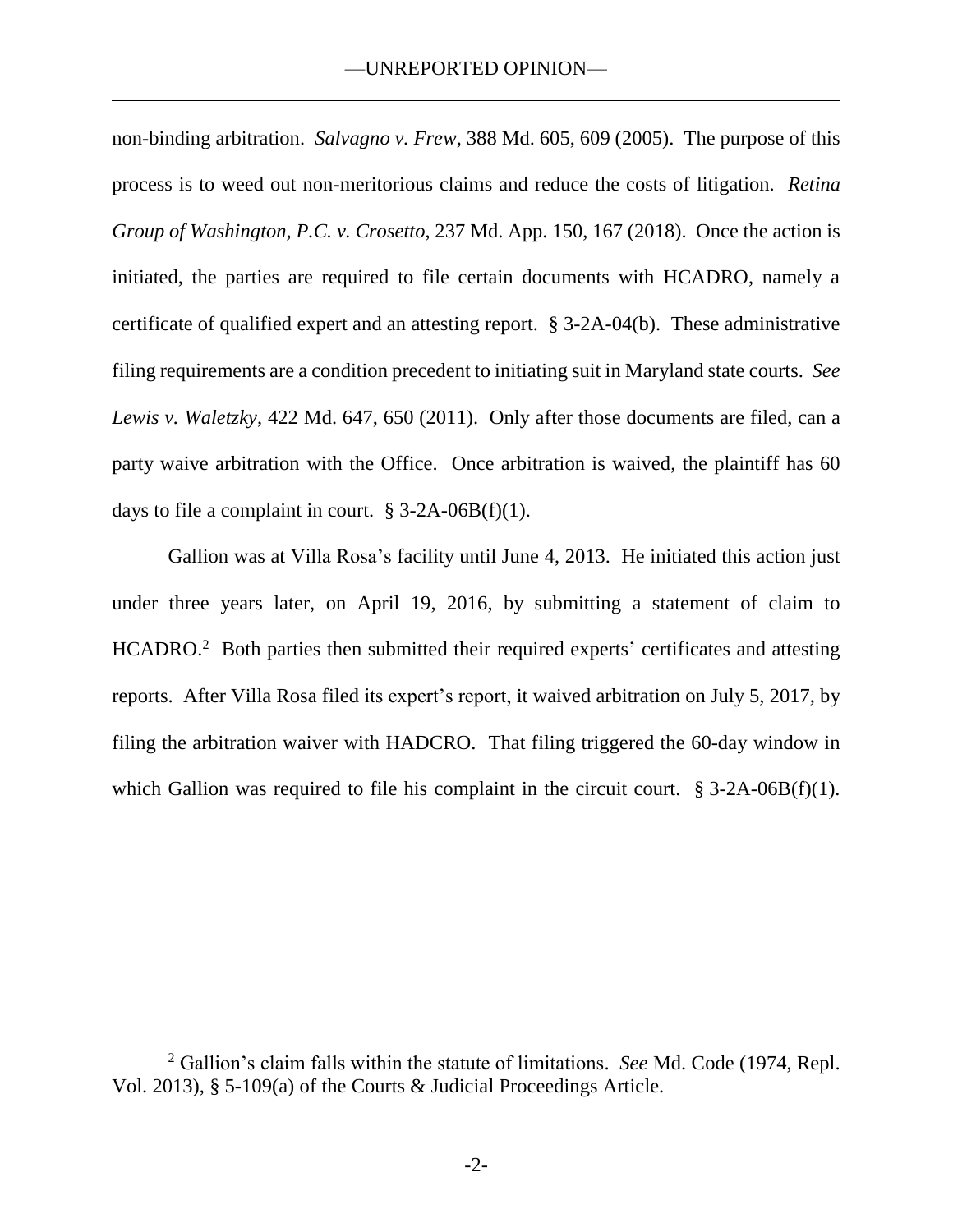Gallion missed the September deadline, and did not file the complaint until five months later, on February 22, 2018.<sup>3</sup>

Villa Rosa moved to dismiss the complaint, arguing that the "delay in filing suit for alleged negligent acts committed nearly five years ago is inherently prejudicial." A hearing on the motion was held, during which Villa Rosa asserted that, because 38 of the 48 health care providers involved with Gallion's care have been "separated from employment with the defendant," they were prejudiced by lacking potential witnesses.

The circuit court granted the motion and dismissed the complaint. Gallion's timely appeal presents us with the following question:

> Did the lower court's decision to dismiss Mr. Gallion's case without the statutorily-mandated finding of prejudice constitute reversible error?

# **DISCUSSION**

# **Time Frame For Measuring Delay**

Section  $3-2A-06B(f)(3)$  provides that when arbitration is waived in a medical malpractice claim, the:

<sup>&</sup>lt;sup>3</sup> After Villa Rosa filed their arbitration waiver on July 5, HCADRO entered the Order to Transfer to the Circuit Court on July 13. Gallion's counsel admits he missed the 60-day deadline because he mistakenly believed that the Order of Transfer effectively transferred the matter to the circuit court, much like removal of a case from state court to federal court operates.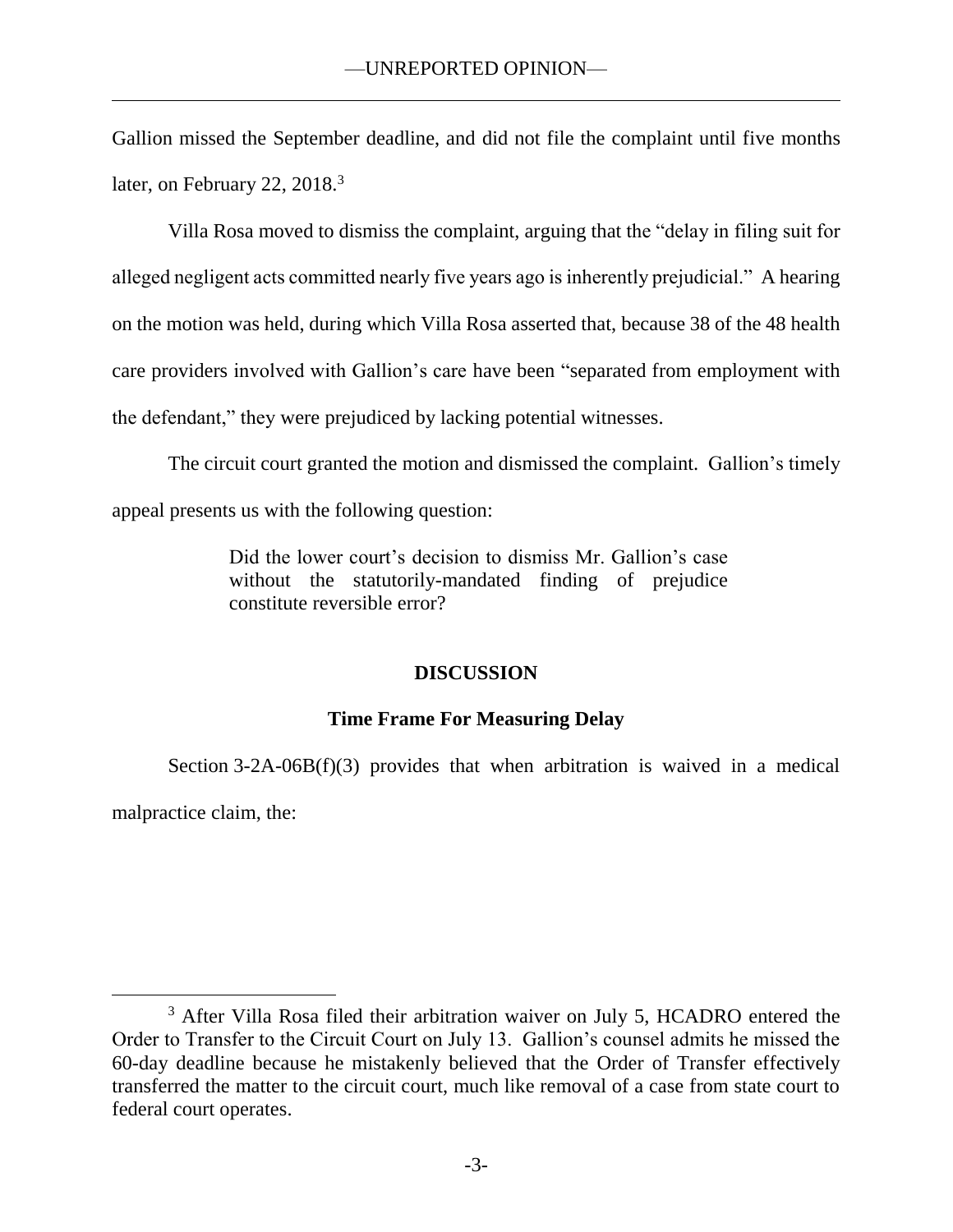Failure to file a complaint within 60 days of filing the election to waive arbitration may constitute grounds for dismissal of the complaint upon:

- (i) A motion by an adverse party; and
- (ii) A finding of prejudice to the adverse party due to the delay in the filing of the complaint.

We are asked to interpret the language "delay in the filing of the complaint," and decide whether it refers to delay between the waiver of arbitration and the filing of the complaint, or delay between the act of alleged negligence and the filing of the complaint.

In the circuit court, Villa Rosa, claiming it had been prejudiced, moved to dismiss and urged the court to consider the "nearly five-year" period between the alleged negligent act and the filing of the complaint in circuit court. Gallion acknowledged that he filed the complaint five months after the September 5 deadline, but contended that that five-month delay was the only period the court should have considered.

The court accepted Villa Rosa's time frame and considered the five-year delay between the act of negligence in addition to the five-month delay conceded by Gallion in deciding that Villa Rosa was prejudiced:

> [I]n light of the fact that the alleged negligent act occurred nearly five years prior to the date the complaint was filed, this Court is persuaded that [Villa Rosa] has suffered or will suffer prejudice due to the delay in the filing pursuant to  $§ 3-2A-06B(f)(3).$

Statutory interpretation begins with the plain language of the statute, and we "read the statute as a whole to ensure that no word, clause, sentence or phrase is rendered surplusage, superfluous, meaningless or nugatory." *Fisher v. Eastern Correctional Inst.*, 425 Md. 699, 706 (2012). The statutory language, "failure to file a complaint *within 60*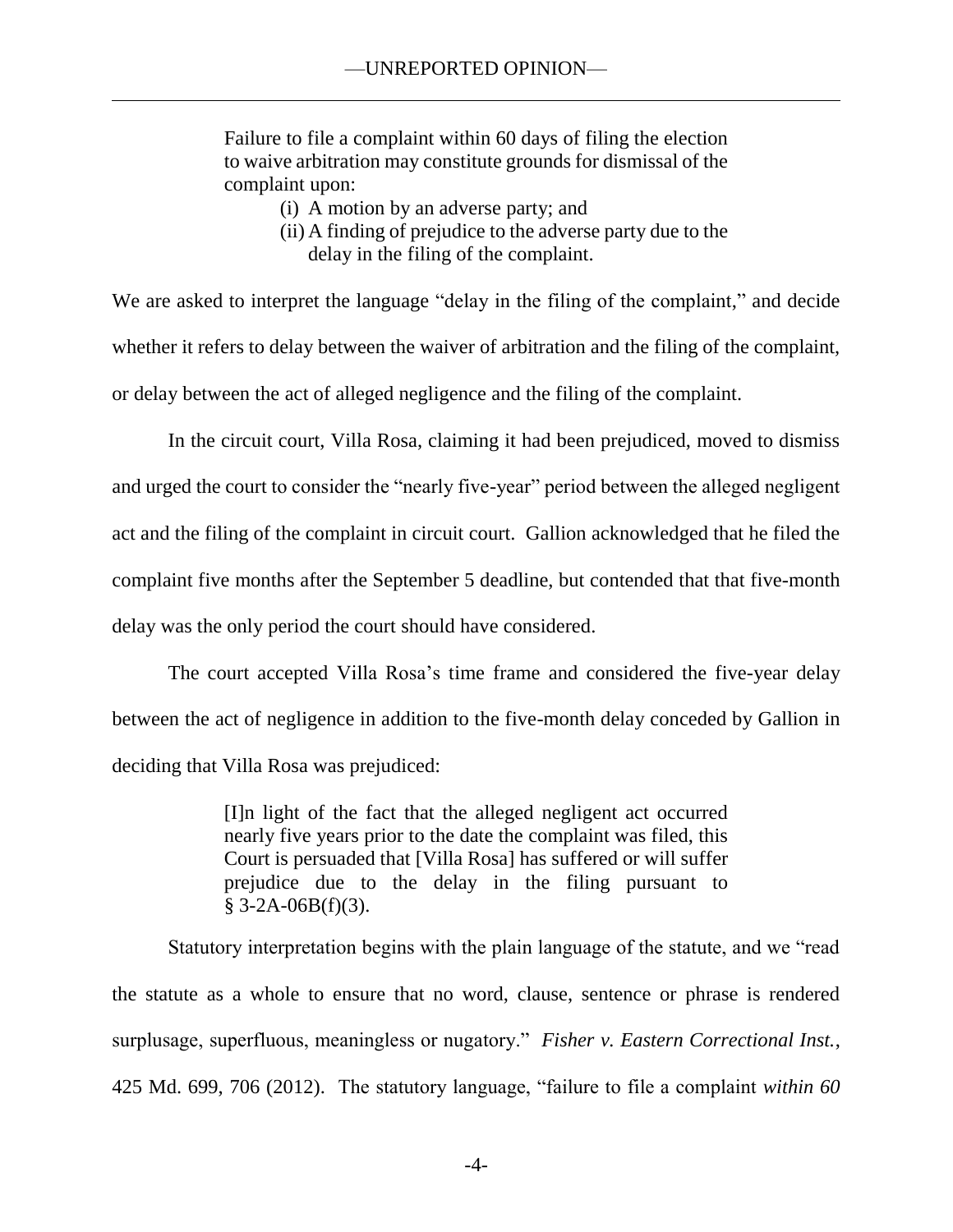*days of filing the election to waive arbitration*" establishes a triggering event that may constitute grounds for dismissal, contingent upon the two enumerated elements. The trial court decided that the second element—"a finding of prejudice . . . due to the delay in the filing of the complaint"—included a time **preceding** the triggering event.

Villa Rosa defends this decision, arguing that the court acted within its sound discretion in deciding what time frame to consider in measuring prejudice. To be sure, the decision as to whether prejudice existed was discretionary with the trial court, and an abuse of discretion occurs only "where no reasonable person would take the view adopted by the trial court, or when the court acts without reference to any guiding rules or principles." *Cobrand v. Adventist Healthcare, Inc.*, 149 Md. App. 431, 437 (2003) (cleaned up). Yet in exercising its discretion, a trial court must correctly apply applicable legal rules and standards. *Advance Telecom Process LLC v. DSFederal, Inc.*, 224 Md. App. 164, 174 (2015). To be legally correct in this instance required that the trial court properly interpret § 3-2A-06B(f)(3), and we give the trial court no deference in its statutory interpretation. *Barnes v. Greater Baltimore Medical Center, Inc.*, 210 Md. App. 457, 471 (2013).

The problem with the circuit's court reading of the statute is that it is flatly inconsistent with the General Assembly's articulation of the triggering event—"delay in the filing of the complaint." That phrase cannot reasonably be construed to include the period statutorily allowed for a plaintiff to file a cause of action under the applicable statute of limitations. We never talk about a plaintiff's "delay" in filing a complaint, so long as he files within the applicable limitations period. The proper reading of the plain language,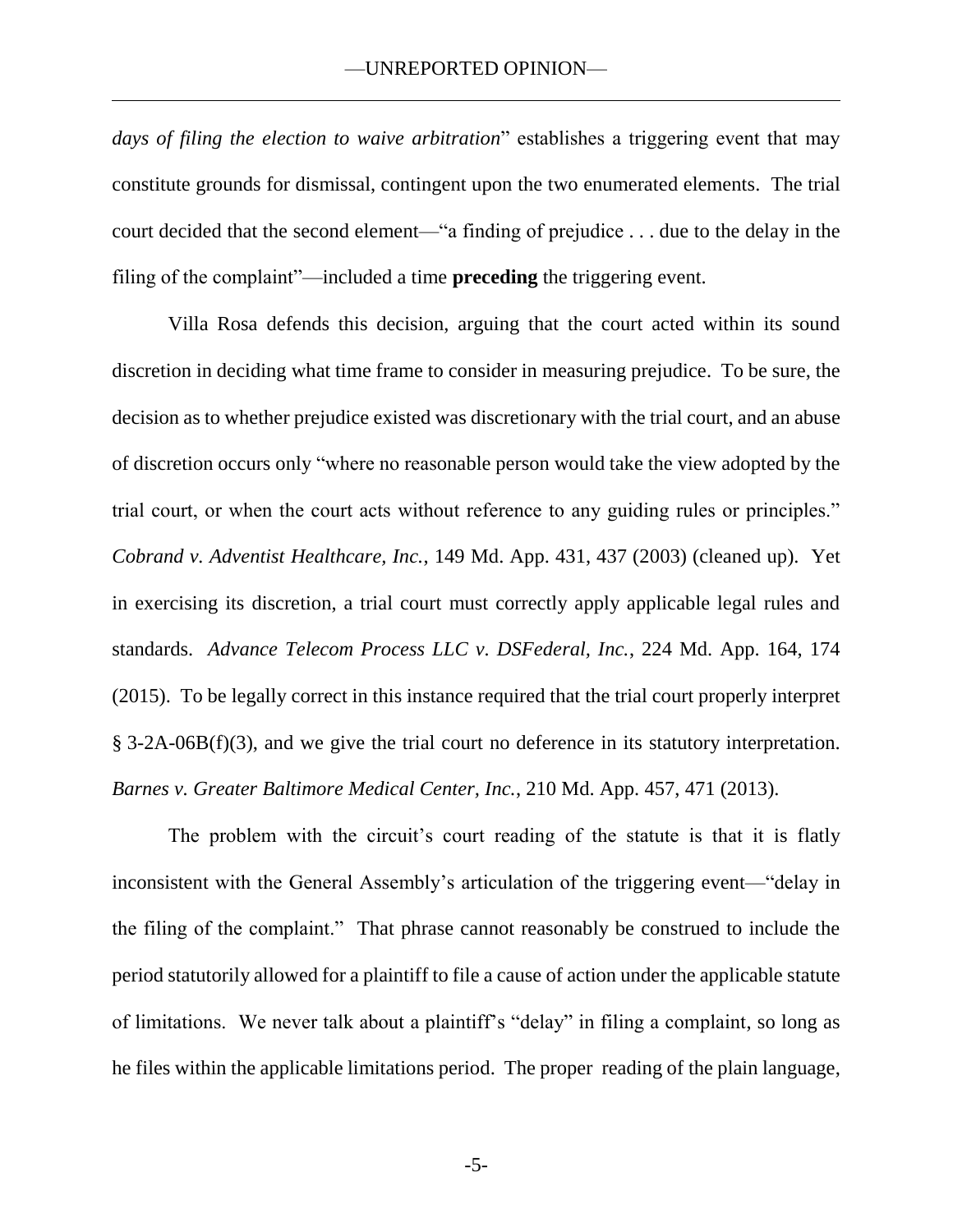to ensure that no clause is rendered nugatory or prefatory, is to understand § 3-2A-06B(f)(3)(ii)'s "delay" as any delay occurring after the "failure to file a complaint within 60 days of filing the election to waive arbitration." In other words, the statute contemplates a deadline for filing a complaint in court (60 days after the waiver of arbitration), so delay can only occur after that deadline. We shall therefore hold that the circuit court erred in considering a time period preceding that deadline.

#### **Showing of Prejudice**

The record reveals that Villa Rosa presented two arguments to the circuit court supporting a finding of prejudice: that prejudice should be presumed from delay, and that it suffered actual prejudice. Neither is persuasive.

First, Villa Rosa asserts that there is an inherent prejudice in any delay, and therefore it is appropriate for the trial court to presume prejudice from delay. "What amounts to prejudice, such as will bar the right to assert a claim after the passage of time, depends upon the facts and circumstances of each case, but it is generally held to be anything that places [the defendant] in a less favorable position." *Buxton v. Buxton*, 363 Md. 634, 646 (2001). But delay is not inherently prejudicial—a less favorable position should not be presumed simply due to delay and delay alone.

In *Buxton*, the Court of Appeals considered laches, a defense in equity against stale claims.<sup>4</sup> Laches is similar to prejudice from delay, in that it "bars a plaintiff's action if the plaintiff was negligent or lacked diligence in asserting his rights, causing prejudice or

 $\overline{a}$ 

<sup>4</sup> Villa Rosa contends that this is a stale claim.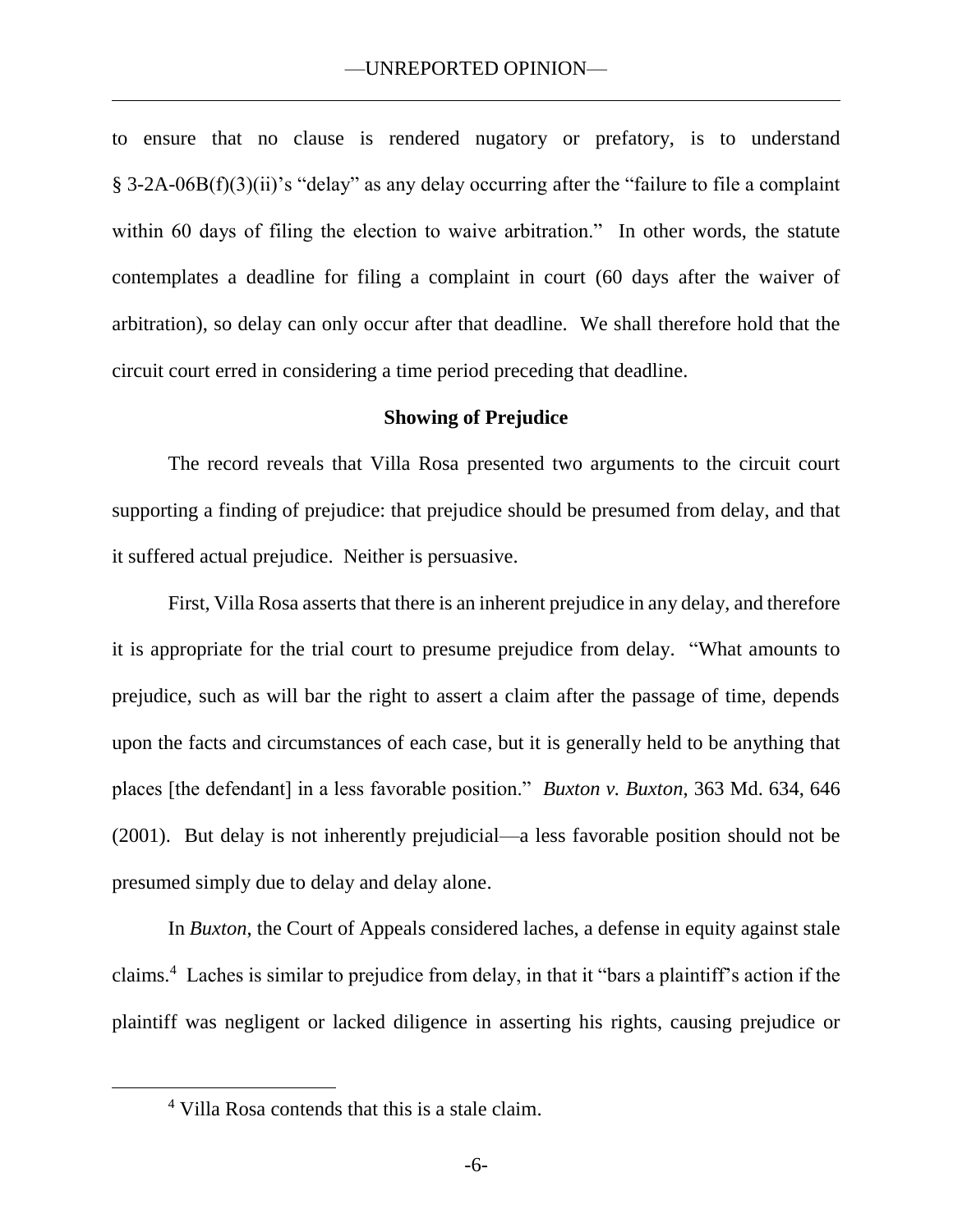injury to the defendant." *Id.* at 644. There, the Court stated that, "the passage of time, alone, does not constitute laches but is simply one of the many circumstances from which a determination of what constitutes an unreasonable and unjustifiable delay may be made." *Id.* at 645 (cleaned up). As with laches, under § 3-2A-06B(f)(3)(ii), the passage of time alone does not constitute prejudice.

Villa Rosa relies on *Reed v. Cagan*, 128 Md. App. 641, 648 (1999), to argue that a specific demonstration of prejudice is not required because "[p]rejudice from delay can exist that is not amenable to specific delineation." But in *Reed*, although the trial court did not identify the specifics of how the prejudice to appellee manifested itself, the actual prejudice was clear. There, Reed sued over twenty defendants alleging damages caused by exposure to lead-based paint at houses owned by the defendants. *Id.* at 644. Several defendants were served with process, and discovery proceeded with respect to those defendants. Unfortunately, one of the defendants (Cagan) was not served with process for more than two years, while the case progressed against the other defendants. The circuit court dismissed the complaint against Cagan for lack of jurisdiction. We affirmed and explicitly delineated how Cagan was prejudiced by the delay:

> discovery had been conducted, including the deposition of [Reed] and others closely involved in [his] history; documents were exchanged; memories were refreshed, and recollections recorded. [Cagan] missed the opportunity to be present and participate when critical questions were asked of [Reed's] family members regarding his personal history as it might relate to his alleged exposure to lead paint . . . .

> > -7-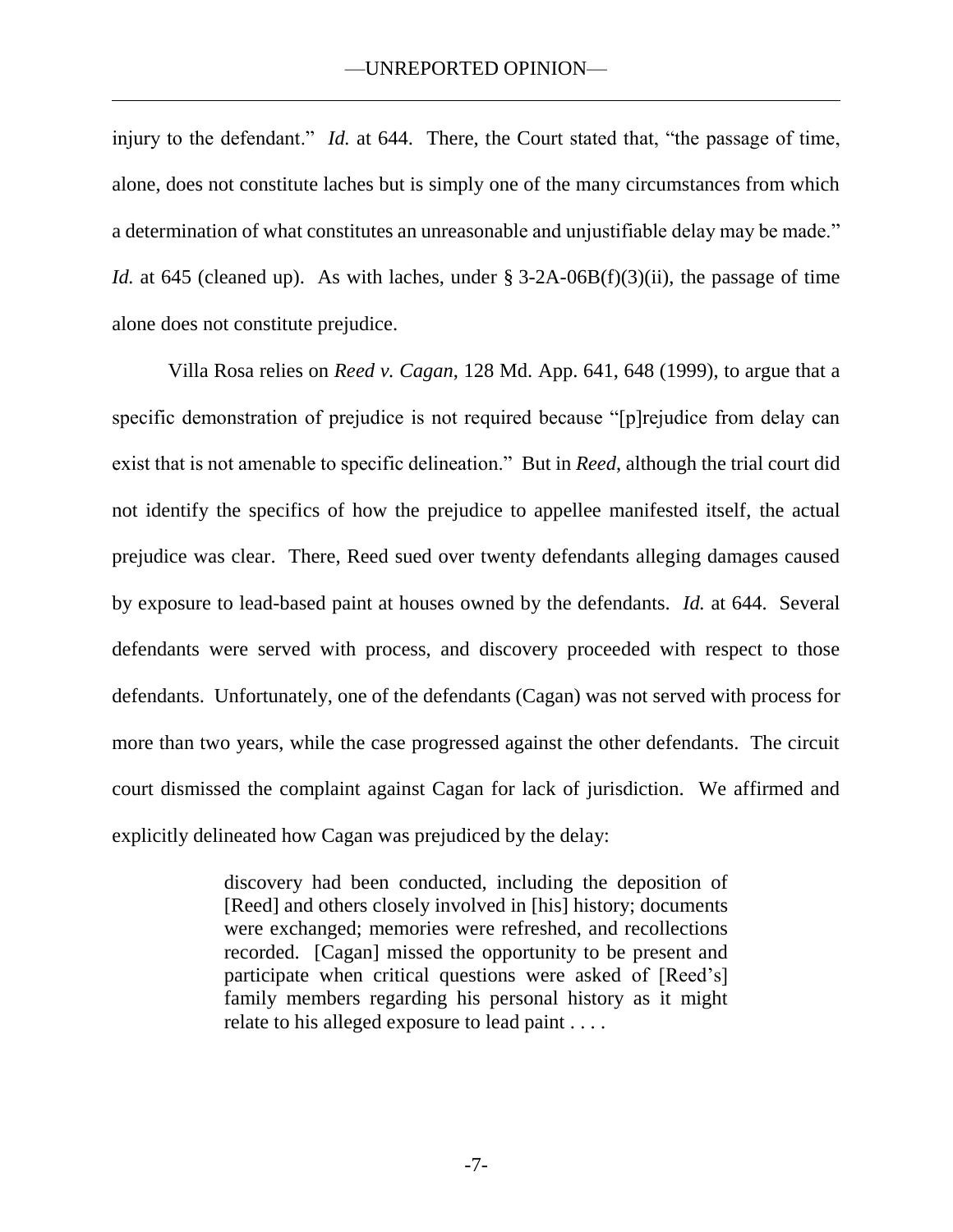*Id.* at 648. In sum, for a finding of prejudice, facts and circumstances demonstrating that the delay actually placed the defendant in a less favorable position must still be present.

Second, Villa Rosa asserts that it was actually prejudiced, but a review of the record reveals that Villa Rosa did not argue to the circuit court actual prejudice based on the fivemonth delay alone. In its memorandum of law in support of dismissal, and at the dismissal hearing, Villa Rosa consistently claimed prejudice because "thirty-eight of [Gallion's] direct care providers at Villa Rosa have separated from the facility in the five years that have lapsed since [Gallion's] alleged negligent treatment and the instant action," and "the prejudice arising out [of] the unavailability of key witnesses for Villa Rosa is insurmountable." For the reasons set forth above, we disagree.

Even if some of Villa Rosa's employees left within the five-month period, such does not automatically make a witness "unavailable," or constitute prejudice. By that logic, any employer could discharge an employee immediately after an incident, and then claim prejudice in any subsequent lawsuit.

That "the passage of time can cause memories of witnesses to become obscured," *Hossainkail v. Gebrehiwot*, 143 Md. App. 716, 728 (2002), is similarly unavailing. Villa Rosa investigated Gallion's care in 2016 and filed a qualified expert's certificate with the Office in 2017, attesting to its compliance with the applicable standards of care. *See* § 3-2A-04(b). These may well reflect that witnesses had not become truly unavailable, nor had memories faded too much.